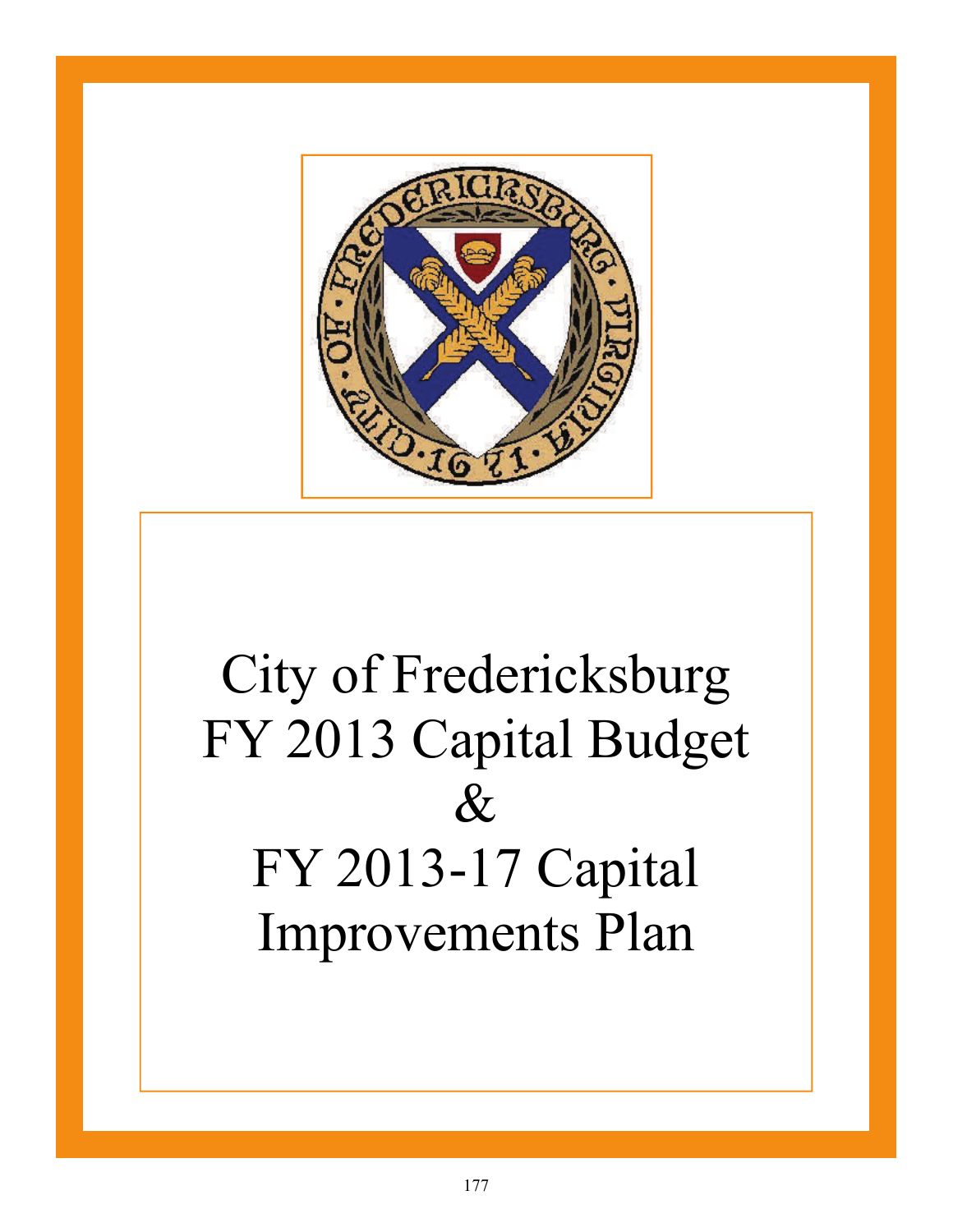| <b>CIP Summary</b>               |                   | FY 2013    |                   | <b>FY 2014</b> |                   | FY 2015    |                   | <b>FY 2016</b> |                           | <b>FY 2017</b> |               | <b>FY 20XX</b> |
|----------------------------------|-------------------|------------|-------------------|----------------|-------------------|------------|-------------------|----------------|---------------------------|----------------|---------------|----------------|
| <b>Public Works Capital</b>      | $\mathcal{S}$     | 3,275,000  | $\mathbb{S}$      | 1,050,000      | $\mathcal{S}$     | 1,190,000  | $\mathcal{S}$     | 1,800,000      | $\mathbb{S}$              | 5,594,854      | $\mathcal{S}$ | 4,200,000      |
|                                  |                   |            |                   |                |                   |            |                   |                |                           |                |               |                |
| <b>Public Facilities Capital</b> |                   | 2,430,000  |                   | 910,000        |                   | 1,260,000  |                   | 1,315,000      |                           | 5,364,340      |               | 23,460,000     |
| <b>Public Safety Capital</b>     |                   | 200,000    |                   | 510,000        |                   | 860,000    |                   | 200,000        |                           | 200,000        |               | 5,000,000      |
| <b>Public Education Capital</b>  |                   | 475,000    |                   | 2,760,000      |                   | 13,460,000 |                   | 1,135,000      |                           | 2,485,000      |               |                |
| <b>New Court Capital</b>         |                   | 12,305,693 |                   | 16,342,125     |                   | 7,430,663  |                   |                |                           |                |               |                |
| <b>Total General</b>             | $\$\$             | 18,685,693 | $\boldsymbol{\$}$ | 21,572,125     | $\boldsymbol{\$}$ | 24,200,663 | $\boldsymbol{\$}$ | 4,450,000      | \$                        | 13,644,194     | $\mathbf{\$}$ | 32,660,000     |
| <b>Revenues</b>                  |                   |            |                   |                |                   |            |                   |                |                           |                |               |                |
| <b>Grants</b>                    | \$                | 2,635,955  | $\sqrt$           |                | $\mathcal{S}$     | 140,000    | $\mathcal{S}$     | 750,000        | $\boldsymbol{\mathsf{S}}$ | 2,444,854      |               |                |
| <b>Bonds</b>                     |                   | 12,255,693 |                   | 16,292,125     |                   | 20,180,663 |                   |                |                           | 1,800,000      |               |                |
| <b>General Fund Transfer</b>     |                   | 1,205,045  |                   | 3,825,000      |                   | 3,805,000  |                   | 3,225,000      |                           | 9,374,340      |               |                |
| <b>Other Local Sources</b>       |                   | 2,589,000  |                   | 1,455,000      |                   | 75,000     |                   | 475,000        |                           | 25,000         |               |                |
| <b>Total</b>                     | $\$\$             | 18,685,693 | \$                | 21,572,125     | \$                | 24,200,663 | \$                | 4,450,000      | \$                        | 13,644,194     | \$            |                |
| Water                            | \$                | 450,000    | $\mathcal{S}$     | 450,000        | $\mathcal{S}$     | 450,000    | $\mathcal{S}$     | 450,000        | $\mathcal{S}$             | 700,000        | \$            | 5,100,000      |
| Wastewater                       |                   | 350,000    |                   | 350,000        |                   | 3,350,000  |                   | 350,000        |                           | 5,100,000      |               | 350,000        |
| <b>Transit</b>                   |                   | 689,600    |                   |                |                   |            |                   |                |                           |                |               |                |
| <b>Total Enterprise</b>          | $\boldsymbol{\$}$ | 1,489,600  | $\mathbf{\$}$     | 800,000        | \$                | 3,800,000  | $\$\$             | 800,000        | \$                        | 5,800,000      | $\mathbf{\$}$ | 5,450,000      |
| <b>Revenues</b>                  |                   |            |                   |                |                   |            |                   |                |                           |                |               |                |
| Grants                           | \$                | 662,016    |                   |                |                   |            |                   |                |                           |                |               |                |
| <b>Bonds</b>                     | \$                |            | \$                |                | \$                | 3,000,000  | $\mathcal{S}$     |                | \$                        | 5,000,000      |               |                |
| Local                            | \$                | 827,584    | \$                | 800,000        | $\mathsf{\$}$     | 800,000    | $\mathcal{S}$     | 800,000        | $\mathcal{S}$             | 800,000        |               |                |
| <b>Total</b>                     | $\$\$             | 1,489,600  | \$                | 800,000        | \$                | 3,800,000  | \$                | 800,000        | \$                        | 5,800,000      |               |                |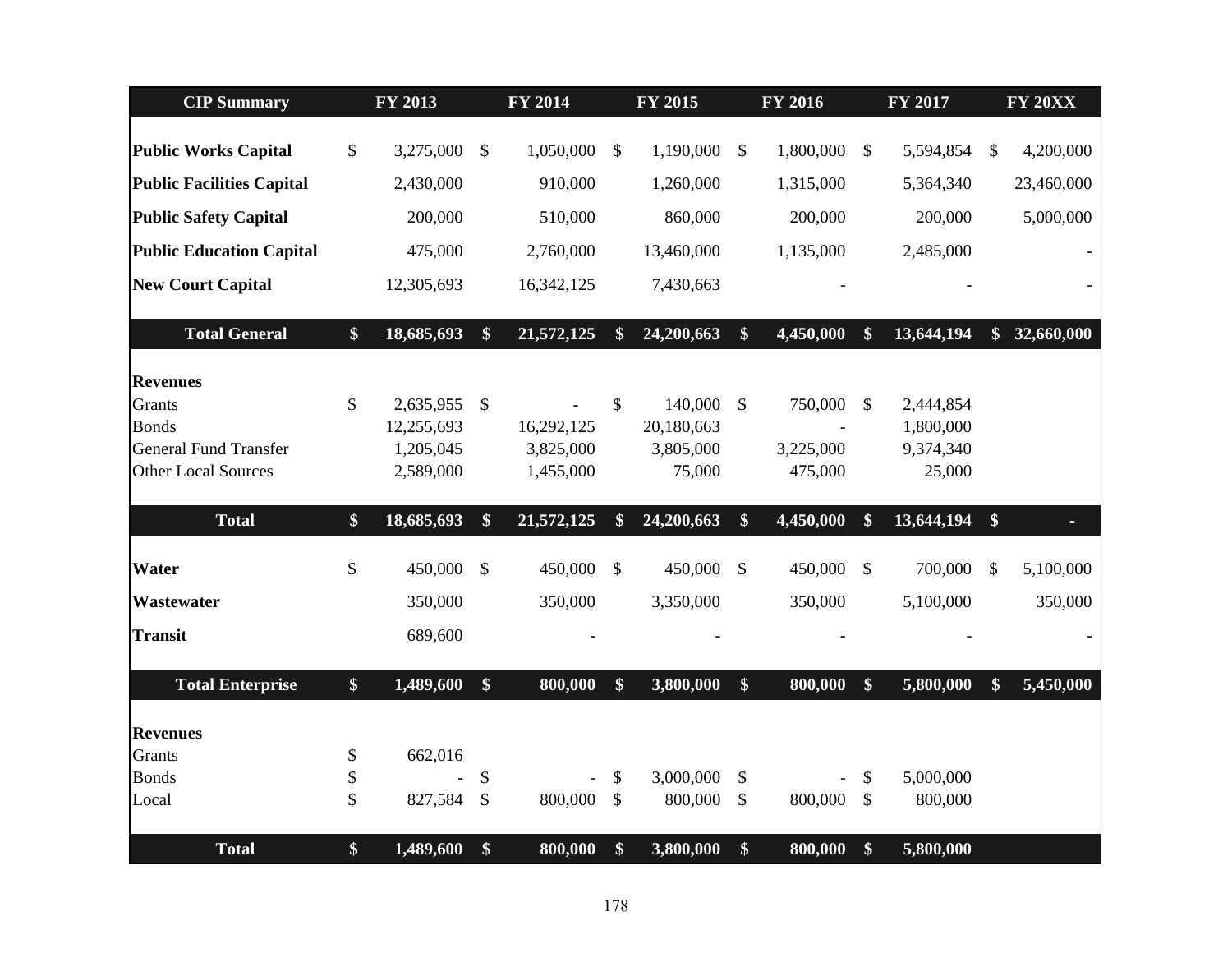| <b>Public Works Capital</b>               |               | FY 2013                  |               | FY 2014                  | FY 2015                  |               | FY 2016                  |               | FY 2017   |                   | <b>FY 20XX</b> |
|-------------------------------------------|---------------|--------------------------|---------------|--------------------------|--------------------------|---------------|--------------------------|---------------|-----------|-------------------|----------------|
|                                           |               |                          |               |                          |                          |               |                          |               |           |                   |                |
| <b>Asphalt and Concrete Repairs</b>       | \$            | 800,000                  | \$            | 800,000                  | \$<br>800,000            | $\mathcal{S}$ | 850,000                  | $\mathbb{S}$  | 900,000   | $\mathbb{S}$      |                |
| Bridge - Chatham Bridge                   |               |                          |               | 100,000                  |                          |               |                          |               |           |                   |                |
| Bridge - Fall Hill Avenue over Canal      |               | 2,100,000                |               | $\overline{\phantom{a}}$ |                          |               |                          |               |           |                   |                |
| Bridge - Route 1 over Canal               |               |                          |               | $\overline{a}$           | 75,000                   |               | 750,000                  |               | 231,800   |                   | 3,500,000      |
| <b>Culvert Replacement</b>                |               | 100,000                  |               | 150,000                  | 200,000                  |               | 200,000                  |               | 200,000   |                   | 200,000        |
| <b>Downtown Streetscape Renovations</b>   |               | $\overline{\phantom{a}}$ |               | $\overline{\phantom{a}}$ | 50,000                   |               | $\overline{\phantom{a}}$ |               | 50,000    |                   |                |
| Lafayette Boulevard Pedestrian Safety     |               | $\overline{\phantom{a}}$ |               | $\overline{\phantom{a}}$ |                          |               | $\overline{\phantom{a}}$ |               |           |                   | 500,000        |
| Lafayette Boulevard at Kenmore Roundabout |               | 75,000                   |               | $\overline{\phantom{a}}$ |                          |               | $\overline{\phantom{a}}$ |               |           |                   |                |
| Princess Anne Street Improvements         |               |                          |               | $\blacksquare$           | 65,000                   |               |                          |               | 888,054   |                   |                |
| <b>Riverfront Park</b>                    |               | 200,000                  |               | $\overline{\phantom{a}}$ |                          |               | $\overline{\phantom{a}}$ |               | 2,000,000 |                   |                |
| Signals - Route 3                         |               | $\overline{\phantom{a}}$ |               | $\overline{\phantom{a}}$ |                          |               | $\overline{\phantom{a}}$ |               | 1,325,000 |                   |                |
|                                           |               |                          |               |                          |                          |               |                          |               |           |                   |                |
| <b>Total</b>                              | $\mathbf{\$}$ | 3,275,000                | $\mathbf{\$}$ | 1,050,000                | \$1,190,000              | $\mathbf{\$}$ | 1,800,000                | <sup>\$</sup> | 5,594,854 | \$                | 4,200,000      |
| <b>Revenues</b>                           |               |                          |               |                          |                          |               |                          |               |           |                   |                |
| <b>RSTP</b> Project Grant                 |               |                          |               |                          |                          |               |                          |               |           |                   |                |
| <b>Other Grants</b>                       | \$            | 985,955                  |               |                          | \$<br>140,000            | $\mathcal{S}$ | 750,000                  | $\mathbb{S}$  | 2,444,854 |                   |                |
| <b>DMV</b> Overweight Tickets             |               | 25,000                   |               | 25,000                   | 25,000                   |               | 25,000                   |               | 25,000    |                   |                |
| <b>Motor Fuels Tax</b>                    |               | 789,000                  |               |                          |                          |               |                          |               |           |                   |                |
| <b>Interest Earnings</b>                  |               | 50,000                   |               |                          |                          |               |                          |               |           |                   |                |
| Prior Year Balance                        |               | 800,000                  |               | $\overline{\phantom{a}}$ | $\overline{\phantom{a}}$ |               |                          |               |           |                   |                |
| <b>General Fund</b>                       |               | 625,045                  |               | 1,025,000                | 1,025,000                |               | 1,025,000                |               | 3,125,000 |                   |                |
| <b>Total</b>                              | \$            | 3,275,000                | \$            | 1,050,000                | \$1,190,000              | <b>S</b>      | 1,800,000                | \$            | 5,594,854 | $\boldsymbol{\$}$ |                |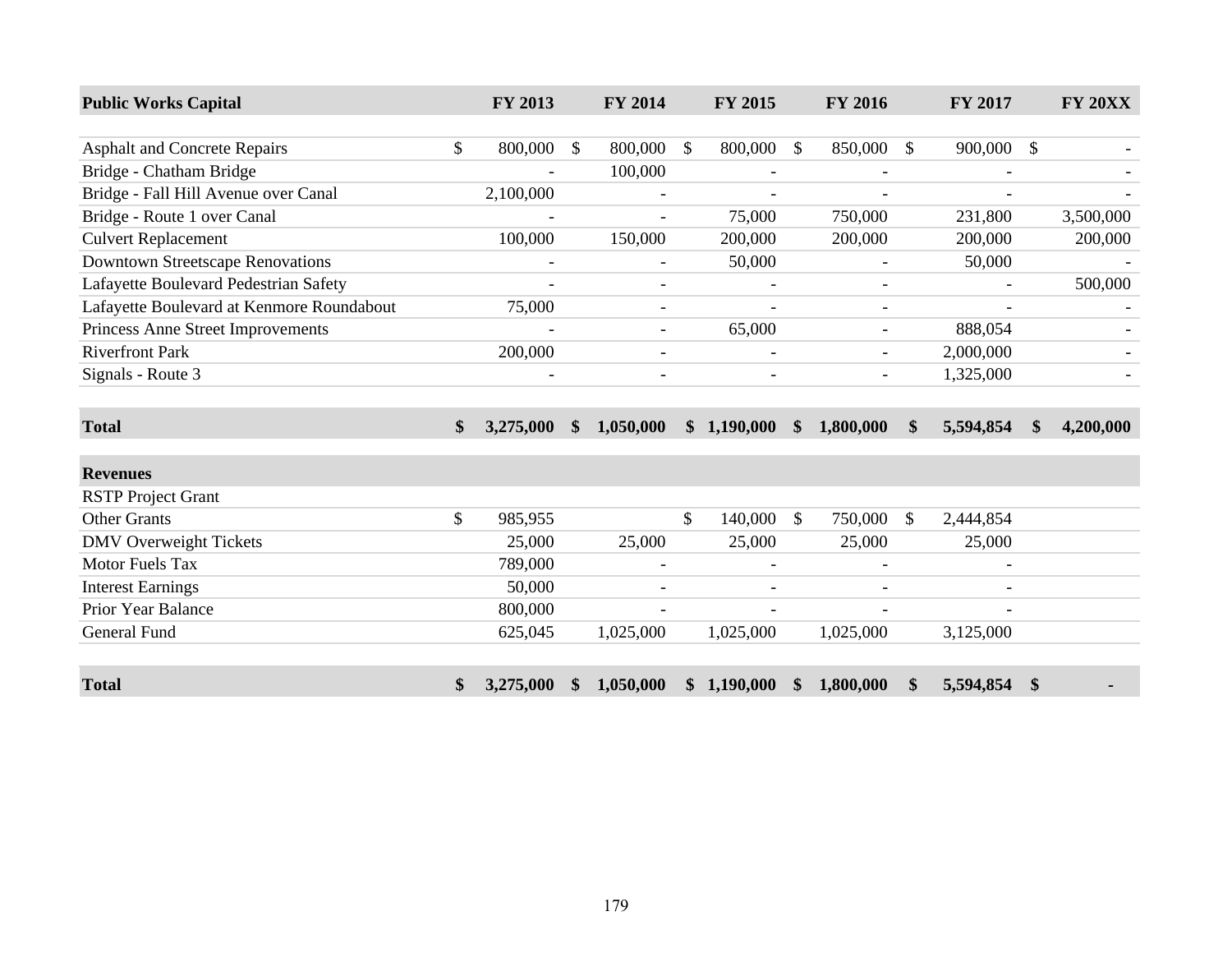| <b>Public Facilities Capital</b>       |               | FY 2013      |                   | FY 2014                  |               | FY 2015                  |               | <b>FY 2016</b>           |               | FY 2017                  |               | <b>FY 20XX</b> |
|----------------------------------------|---------------|--------------|-------------------|--------------------------|---------------|--------------------------|---------------|--------------------------|---------------|--------------------------|---------------|----------------|
| <b>Technology Replacements</b>         | \$            | 268,000      |                   | 300,000                  |               | 320,000                  |               | 340,000                  |               | 360,000                  |               |                |
| <b>Telecommunications Replacement</b>  |               |              |                   | 160,000                  |               |                          |               | $\blacksquare$           |               |                          |               |                |
| Alum Springs Bridge                    |               |              |                   | $\overline{a}$           |               |                          |               | 150,000                  |               | 1,214,340                |               |                |
| <b>Contingency - Parks Maintenance</b> |               | 75,000       |                   | 75,000                   |               | 75,000                   |               | 75,000                   |               | 75,000                   |               |                |
| Contingency - Public Facilites         |               | 125,000      |                   | 125,000                  |               | 125,000                  |               | 125,000                  |               | 125,000                  |               |                |
| <b>Energy Retrofit</b>                 |               | 120,000      |                   | 100,000                  |               |                          |               | 250,000                  |               |                          |               |                |
| Dixon Park Community Center            |               |              |                   | $\overline{\phantom{a}}$ |               | $\overline{\phantom{a}}$ |               |                          |               | $\overline{\phantom{a}}$ |               | 22,000,000     |
| <b>Elevator Repairs</b>                |               |              |                   | 100,000                  |               | 100,000                  |               |                          |               |                          |               |                |
| Fredericksburg Area Museum             |               | 100,000      |                   |                          |               |                          |               |                          |               |                          |               |                |
| Dorthy Hart Community Center           |               |              |                   |                          |               |                          |               |                          |               |                          |               | 55,000         |
| <b>HVAC Replacements</b>               |               |              |                   |                          |               | 150,000                  |               | 150,000                  |               |                          |               |                |
| <b>Memorial Park Restrooms</b>         |               |              |                   |                          |               | 15,000                   |               | 90,000                   |               | $\blacksquare$           |               |                |
| <b>Motts Reservoir Improvements</b>    |               |              |                   |                          |               | 100,000                  |               | 95,000                   |               | 170,000                  |               |                |
| <b>Museum Building Renovation</b>      |               |              |                   |                          |               |                          |               |                          |               |                          |               | 350,000        |
| Old Mill Park Restrooms                |               |              |                   |                          |               | 75,000                   |               |                          |               |                          |               |                |
| Pathway - Embrey Dam                   |               |              |                   |                          |               | 80,000                   |               | 40,000                   |               | 420,000                  |               |                |
| Pathway - VCR                          |               | 1,650,000    |                   | $\overline{\phantom{a}}$ |               | $\overline{\phantom{a}}$ |               | $\overline{\phantom{a}}$ |               |                          |               |                |
| <b>Roof Replacements</b>               |               | 50,000       |                   |                          |               | 200,000                  |               |                          |               |                          |               |                |
| <b>Visitor Center Renovations</b>      |               |              |                   | 50,000                   |               |                          |               | $\overline{\phantom{a}}$ |               |                          |               | 305,000        |
| <b>Executive Plaza</b>                 |               |              |                   |                          |               |                          |               |                          |               |                          |               | 750,000        |
| Central Rappahannock Regional Library  |               |              |                   |                          |               | 20,000                   |               |                          |               | 3,000,000                |               |                |
| Moss Free Clinic Capital               |               | 42,000       |                   |                          |               |                          |               |                          |               |                          |               |                |
| <b>Total</b>                           | $\mathbf{\$}$ | 2,430,000 \$ |                   | 910,000                  | \$            | 1,260,000                |               | \$1,315,000              | $\mathbf{\$}$ | 5,364,340                | $\mathbf{\$}$ | 23,460,000     |
|                                        |               |              |                   |                          |               |                          |               |                          |               |                          |               |                |
| <b>Revenues</b>                        |               |              |                   |                          |               |                          |               |                          |               |                          |               |                |
| <b>Local Funds</b>                     | \$            | 380,000      |                   | 910,000                  |               | 1,260,000                |               | 1,315,000                |               | 5,364,340                |               | 23,460,000     |
| <b>Fund Balance</b>                    |               | 400,000      |                   |                          |               |                          |               |                          |               |                          |               |                |
| <b>Other Grants</b>                    |               | 1,650,000    |                   |                          |               |                          |               |                          |               |                          |               |                |
| <b>Total</b>                           | \$            | 2,430,000    | $\boldsymbol{\$}$ | 910,000                  | $\mathbf{\$}$ | 1,260,000                | $\mathbf{\$}$ | 1,315,000                | $\mathbf{\$}$ | 5,364,340                | \$            | 23,460,000     |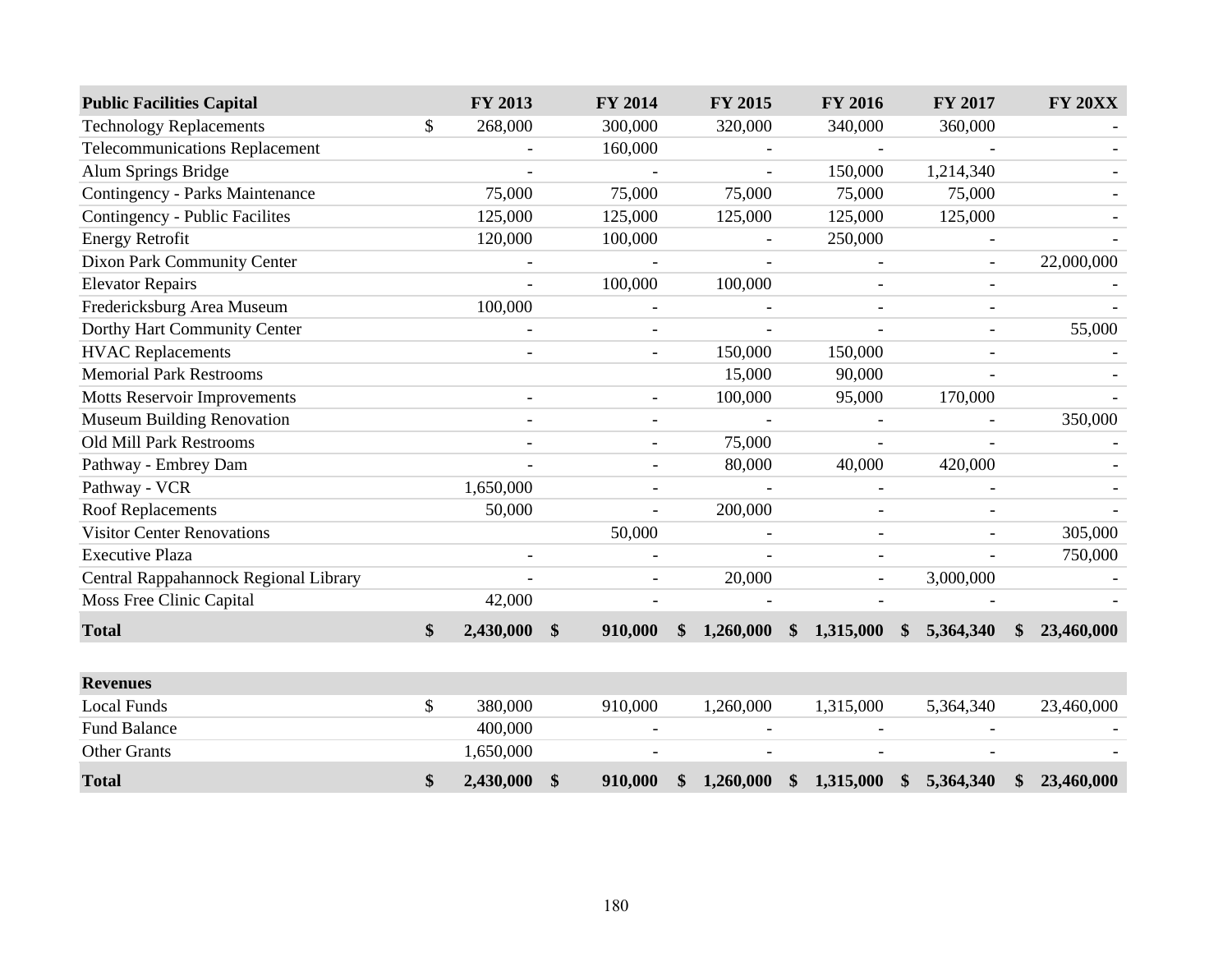| <b>Public Safety Capital</b> | <b>FY 2013</b>           | <b>FY 2014</b>           | <b>FY 2015</b>           | <b>FY 2016</b>           | <b>FY 2017</b>           | <b>FY 20XX</b> |
|------------------------------|--------------------------|--------------------------|--------------------------|--------------------------|--------------------------|----------------|
| Ambulance Replacement        | 200,000                  | 200,000                  | 200,000                  | 200,000                  | $\overline{\phantom{0}}$ |                |
| Fire Apparatus Replacement   | $\overline{\phantom{0}}$ | $\overline{\phantom{a}}$ | 660,000                  | $\overline{\phantom{0}}$ | $\overline{\phantom{0}}$ |                |
| Fire Station 3               | $\overline{\phantom{0}}$ | $\overline{\phantom{0}}$ | $\overline{\phantom{0}}$ | $\overline{\phantom{a}}$ | 200,000                  | 5,000,000      |
| Special Magistrate Court     |                          | 310,000                  | $\overline{\phantom{0}}$ | $\overline{\phantom{0}}$ |                          |                |
| <b>Total</b>                 | 200,000                  | 510,000                  | 860,000<br>$\mathbf{s}$  | \$200,000                | 200,000<br>$\mathbf{\$}$ | \$5,000,000    |

| <b>Revenues</b>              |                          |                          |                              |                          |                          |             |
|------------------------------|--------------------------|--------------------------|------------------------------|--------------------------|--------------------------|-------------|
| <b>Fund Balance</b>          | 200,000                  | $\overline{\phantom{0}}$ | $\overline{\phantom{0}}$     | $\overline{\phantom{0}}$ | $\overline{\phantom{0}}$ |             |
| <b>General Fund Transfer</b> | $\overline{\phantom{0}}$ | 510,000                  | 860,000                      | 200,000                  | 200,000                  |             |
| Debt                         | $\overline{\phantom{a}}$ | $\overline{\phantom{a}}$ | $\overline{\phantom{0}}$     | $\overline{\phantom{0}}$ | $\overline{\phantom{0}}$ | 5,000,000   |
|                              |                          |                          |                              |                          |                          |             |
| <b>Total</b>                 | 200,000                  | 510,000                  | 860,000<br>$\boldsymbol{\$}$ | \$200,000                | 200,000<br>$\frac{1}{2}$ | \$5,000,000 |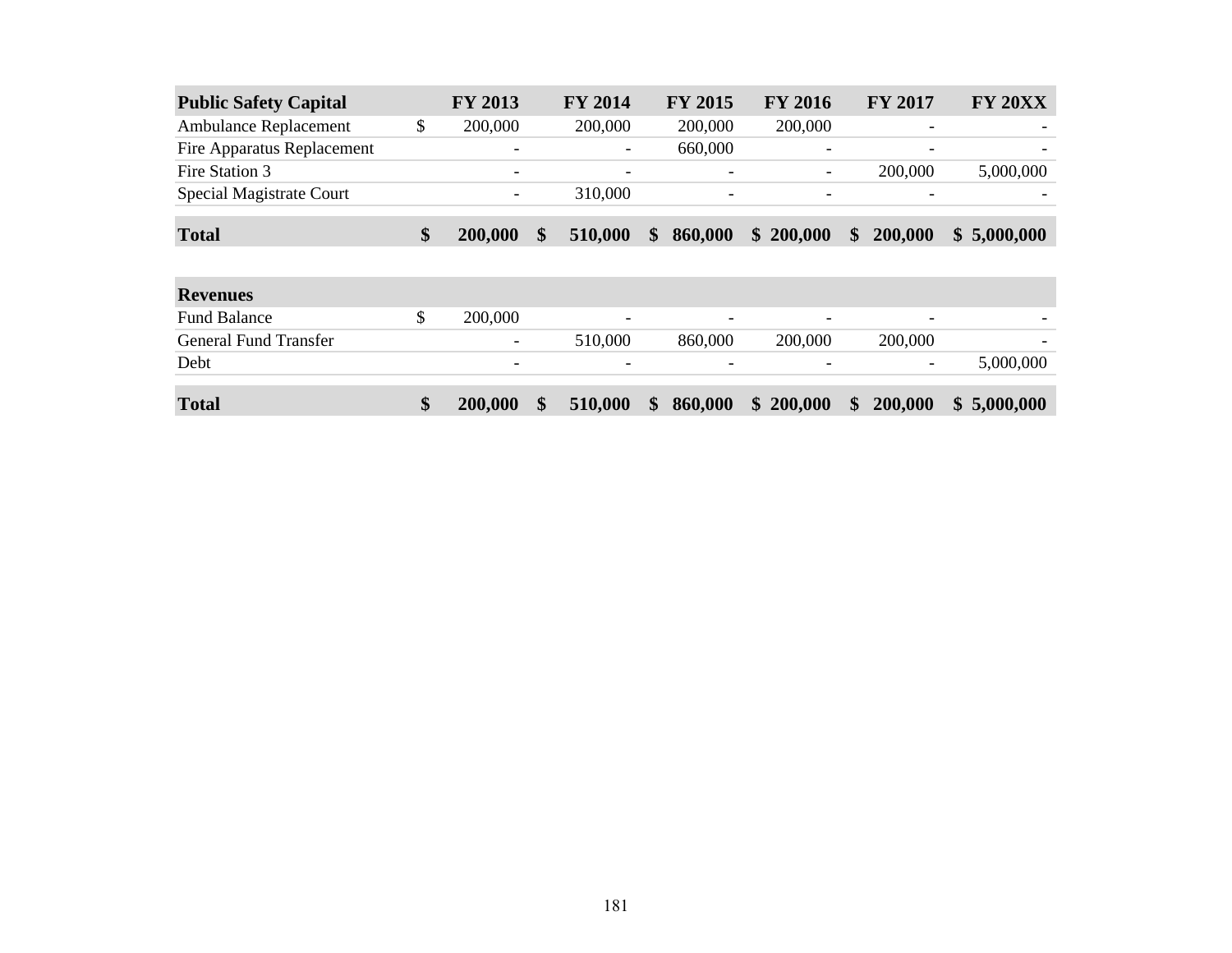| <b>Public Education Capital</b>         | FY 2013                  | <b>FY 2014</b>                 | <b>FY 2015</b>      | <b>FY 2016</b>           |          | <b>FY 2017</b>           | <b>FY 20XX</b> |
|-----------------------------------------|--------------------------|--------------------------------|---------------------|--------------------------|----------|--------------------------|----------------|
| Hugh Mercer Elementary School Expansion | \$<br>55,000             |                                |                     | \$<br>450,000            | <b>S</b> | 1,800,000                |                |
| Old Walker Grant School Renovation      | $\overline{\phantom{a}}$ | 1,000,000                      | 9,000,000           |                          |          | $\overline{\phantom{a}}$ |                |
| School Bus Replacement                  |                          | 240,000                        | 240,000             | 240,000                  |          | 240,000                  |                |
| <b>School Computer Technology</b>       | 250,000                  | 250,000                        | 350,000             | 375,000                  |          | 375,000                  |                |
| School Equipment / Carpet               | 70,000                   | 70,000                         | 70,000              | 70,000                   |          | 70,000                   |                |
| Walker-Grant HVAC Replacement           |                          |                                | 3,800,000           |                          |          |                          |                |
| Walker-Grant Roof Replacement           | 100,000                  | 1,200,000                      |                     |                          |          |                          |                |
| <b>Total</b>                            | \$<br>475,000            | \$<br>2,760,000                | \$13,460,000        | \$1,135,000              |          | \$2,485,000              |                |
| <b>Revenues</b>                         |                          |                                |                     |                          |          |                          |                |
| <b>Bonds</b>                            | \$<br>$\equiv$           | \$<br>$\overline{\phantom{a}}$ | \$<br>12,800,000 \$ | $\overline{\phantom{0}}$ | S        | 1,800,000                |                |
| Transfer from General Fund              | 200,000                  | 1,380,000                      | 660,000             | 685,000                  |          | 685,000                  |                |
| Proir Year Balance                      | 275,000                  | 1,380,000                      |                     | 450,000                  |          |                          |                |
| <b>Total</b>                            | \$<br>475,000            | 2,760,000                      | \$13,460,000        | \$1,135,000              |          | \$2,485,000              |                |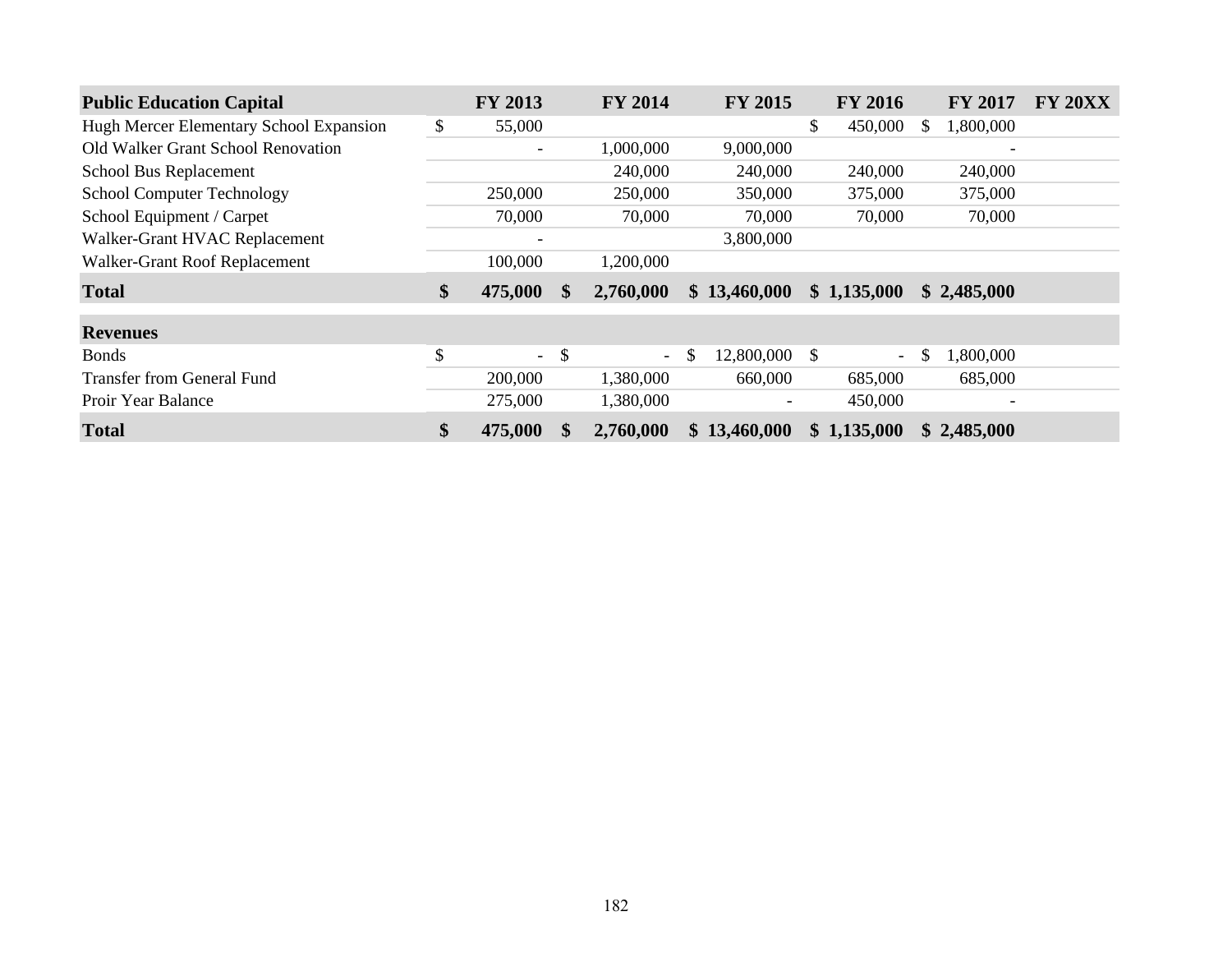| <b>New Court Capital</b>      | <b>FY 2013</b>   | <b>FY 2014</b>           | <b>FY 2015</b>  |                         | <b>FY 2016</b>           |               | <b>FY 2017</b>           | <b>FY 20XX</b>       |
|-------------------------------|------------------|--------------------------|-----------------|-------------------------|--------------------------|---------------|--------------------------|----------------------|
| New Courthouse Facility       | \$<br>12,305,693 | \$<br>16,342,125         | \$<br>3,430,663 |                         | $\overline{\phantom{0}}$ |               | $\overline{\phantom{0}}$ |                      |
| <b>Renwick Building</b>       |                  | $\overline{\phantom{a}}$ | 4,000,000       |                         | $\overline{\phantom{0}}$ |               | $\overline{\phantom{0}}$ |                      |
| <b>Total</b>                  | \$12,305,693     | \$16,342,125             | \$7,430,663     | $\sqrt[6]{\frac{1}{2}}$ | $\blacksquare$           | \$            | $\blacksquare$           | \$<br>$\blacksquare$ |
| <b>Revenues</b>               |                  |                          |                 |                         |                          |               |                          |                      |
| <b>Bond Issuance</b>          | \$<br>12,255,693 | \$<br>16,292,125         | \$<br>7,380,663 |                         | $\overline{\phantom{0}}$ |               | $\overline{\phantom{0}}$ |                      |
| <b>Court Construction Fee</b> | 50,000           | 50,000                   | 50,000          |                         | $\overline{\phantom{a}}$ |               | $\overline{\phantom{a}}$ |                      |
| <b>Total</b>                  | \$12,305,693     | \$16,342,125             | \$7,430,663     | $\sqrt[6]{\frac{1}{2}}$ |                          | $\mathbf{\$}$ | $\blacksquare$           | \$<br>۰              |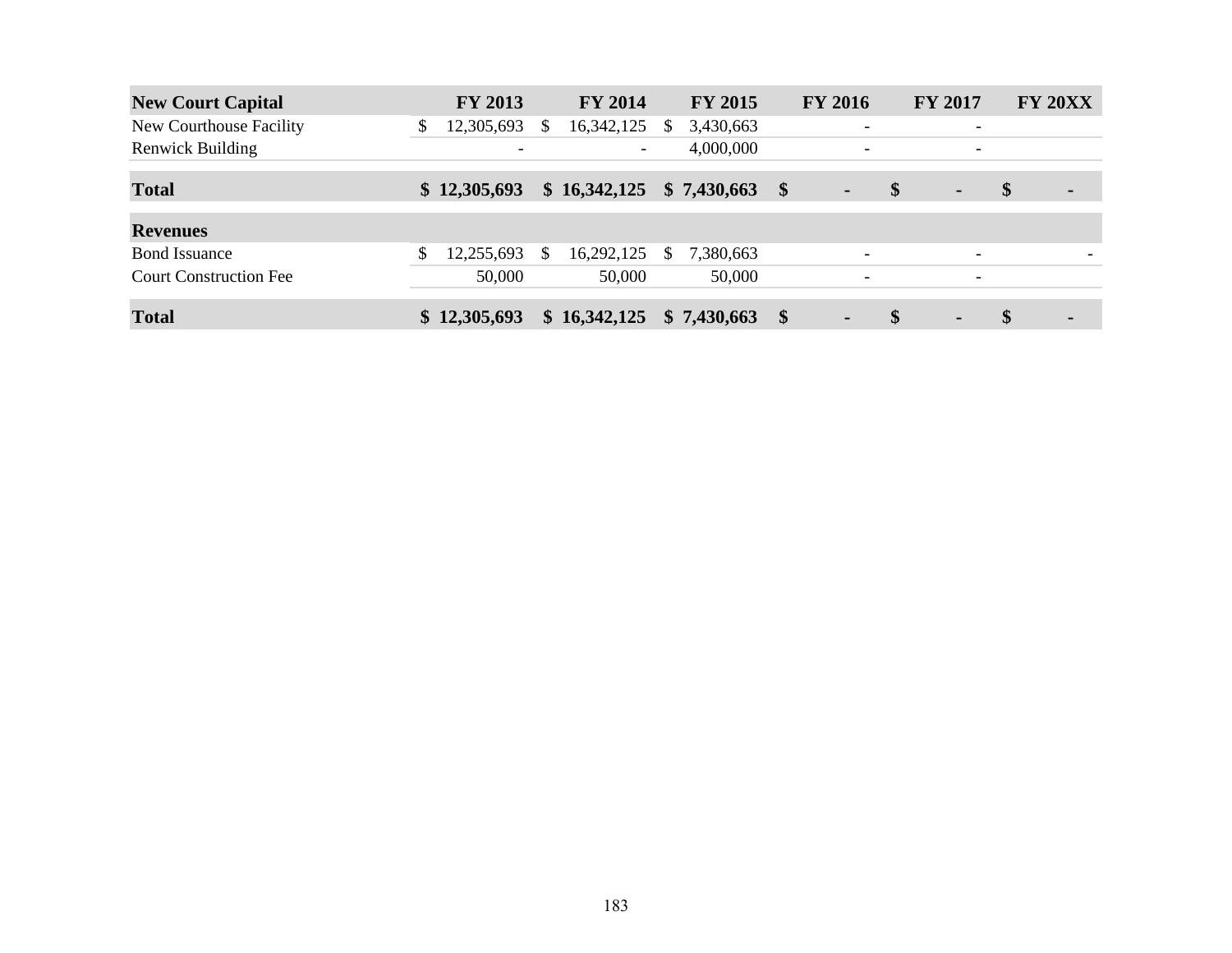| <b>Water Capital</b>                | <b>FY 2013</b> | <b>FY 2014</b> |     | <b>FY 2015</b> | <b>FY 2016</b> |   | <b>FY 2017</b> |    | <b>FY 20XX</b> |
|-------------------------------------|----------------|----------------|-----|----------------|----------------|---|----------------|----|----------------|
| <b>Internal System Improvements</b> | \$<br>350,000  | 350,000        | \$. | 350,000        | 350,000        | S | 350,000        |    | 5,000,000      |
| Motts Run Upgrade and Repairs       | 100,000        | 100,000        |     | 100,000        | 100,000        |   | 100,000        | -S | 100,000        |
| Motts Run WTP GAC Media Replacement |                |                |     |                |                |   | 250,000        |    |                |
| <b>Total Water</b>                  | \$<br>450,000  | 450,000        | \$  | 450,000        | 450,000        |   | 700,000        |    | \$5,100,000    |
|                                     |                |                |     |                |                |   |                |    |                |
| <b>Revenues</b>                     |                |                |     |                |                |   |                |    |                |
| <b>Availability Fees / Balance</b>  | 450,000        | 450,000        | S.  | 450,000        | 450,000        | S | 700,000        |    |                |
| <b>Total</b>                        | \$<br>450,000  | 450,000        |     | 450,000        | 450,000        |   | 700,000        |    |                |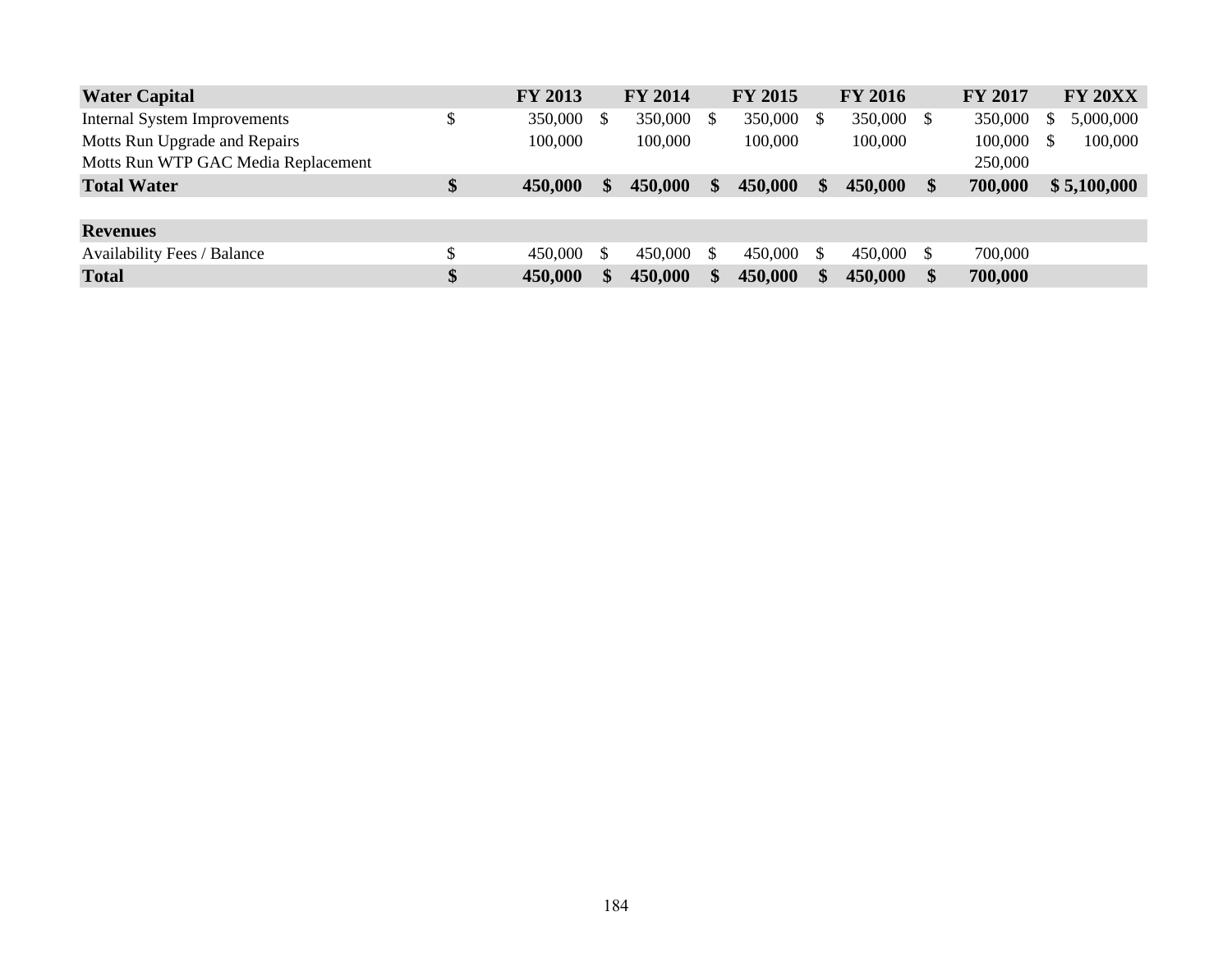| <b>Wastewater Capital</b>          | <b>FY 2013</b>           |     | <b>FY 2014</b>           |    | <b>FY 2015</b> |              | <b>FY 2016</b> |               | <b>FY 2017</b> |               | <b>FY 20XX</b> |
|------------------------------------|--------------------------|-----|--------------------------|----|----------------|--------------|----------------|---------------|----------------|---------------|----------------|
| Infiltration & Inflow Abatement    | \$<br>250,000            | \$. | 250,000 \$               |    | 250,000        | $\mathbb{S}$ | 250,000        | \$            | 5,000,000      | - \$          | 250,000        |
| FMC WWTP Upgrades / Repairs        | 100,000                  |     | 100,000                  |    | 100,000        |              | 100,000        |               | 100,000        |               | 100,000        |
| <b>WWTP Upgrade</b>                | $\overline{\phantom{a}}$ |     | $\overline{\phantom{0}}$ |    | 3,000,000      |              |                |               |                |               |                |
| <b>Wastewater Total</b>            | \$<br>350,000            | \$  | 350,000                  | S. | 3,350,000      | \$           | 350,000        | S             | 5,100,000      | $\mathbf{\$}$ | 350,000        |
|                                    |                          |     |                          |    |                |              |                |               |                |               |                |
| <b>Revenues</b>                    |                          |     |                          |    |                |              |                |               |                |               |                |
| <b>Availability Fees / Balance</b> | \$<br>350,000            |     | 350,000 \$               |    | 350,000        |              | 350,000        | <sup>\$</sup> | 100,000        | - \$          | 350,000        |
| <b>Bonds</b>                       |                          |     |                          |    | 3,000,000      |              |                |               | 5,000,000      |               |                |
| <b>Total</b>                       | \$<br>350,000            | \$  | 350,000                  |    | 3,350,000      | \$           | 350,000        | S             | 5,100,000      | $\mathbf{\$}$ | 350,000        |